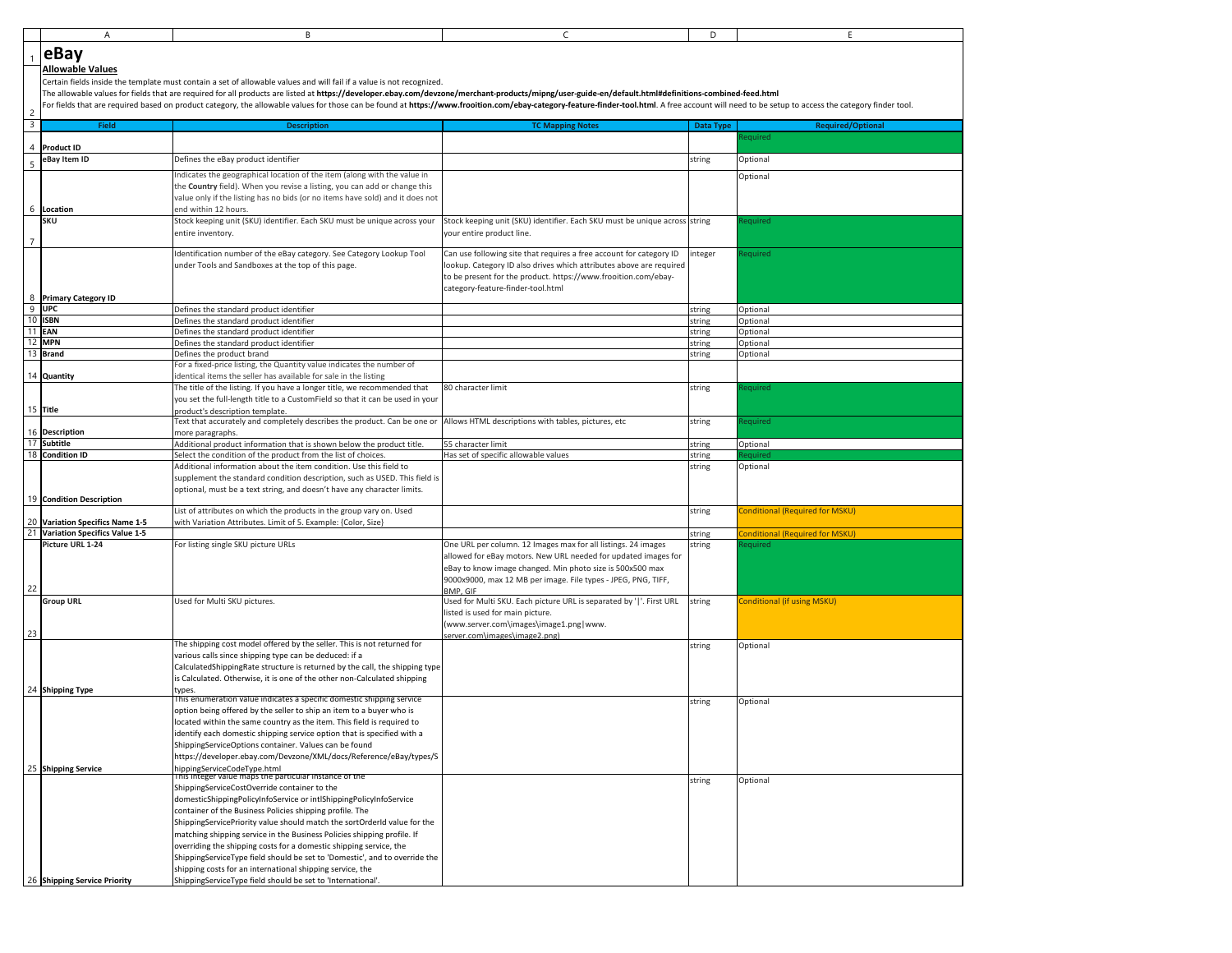|   | Α                                   | B                                                                                                                      | C                                    | D                | E                        |
|---|-------------------------------------|------------------------------------------------------------------------------------------------------------------------|--------------------------------------|------------------|--------------------------|
| 3 | <b>Field</b>                        | <b>Description</b>                                                                                                     | <b>TC Mapping Notes</b>              | <b>Data Type</b> | <b>Required/Optional</b> |
|   |                                     | The base cost of shipping the item using the shipping service specified in                                             |                                      | string           | Optional                 |
|   |                                     | the ShippingService field. In the case of a multiple-quantity, fixed-price                                             |                                      |                  |                          |
|   |                                     | listing, the ShippingServiceAdditionalCost field shows the cost to ship                                                |                                      |                  |                          |
|   |                                     | each additional item if the buyer purchases multiple quantity of the same                                              |                                      |                  |                          |
|   | 27 Shipping Service Cost            | line item.                                                                                                             |                                      |                  |                          |
|   |                                     | You can set up to four shipping options in your own country and up to five                                             |                                      |                  | Optional                 |
|   | 28 Shipping Service Additional Cost | shipping options to ship to other countries.                                                                           |                                      |                  |                          |
|   |                                     |                                                                                                                        |                                      | string           | Optional                 |
|   |                                     | This boolean field indicates whether or not the corresponding domestic                                                 |                                      |                  |                          |
|   |                                     | shipping service option is free to the buyer. In an Add/Revise/Relist call,                                            |                                      |                  |                          |
|   |                                     | free shipping can only be offered for the first specified shipping service                                             |                                      |                  |                          |
|   |                                     | (so, the corresponding ShippingServicePriority value should be 1 or                                                    |                                      |                  |                          |
|   |                                     | included first in the call request). If 'free shipping' is for any other shipping                                      |                                      |                  |                          |
|   | 29 Free Shipping                    | service, this field is ignored.                                                                                        |                                      |                  |                          |
|   |                                     | The postal code for the location from which the package will be shipped.                                               |                                      | string           | Optional                 |
|   |                                     | A postal code is required for calculated shipping. This field is not                                                   |                                      |                  |                          |
|   |                                     | necessary if a postal code is already specified through the                                                            |                                      |                  |                          |
|   |                                     | Item.PostalCode field. If a postal code is included in both fields, the value                                          |                                      |                  |                          |
|   |                                     | in Item.PostalCode field is used, and the value in OriginatingPostalCode is                                            |                                      |                  |                          |
|   | 30 Originating Postal Code          | ignored.                                                                                                               |                                      |                  |                          |
|   |                                     |                                                                                                                        |                                      | string           | Optional                 |
|   |                                     | Specifies the maximum number of business days the seller commits to for                                                |                                      |                  |                          |
|   |                                     | preparing an item to be shipped after receiving a cleared payment. This                                                |                                      |                  |                          |
|   | 31 Dispatch Time Max                | time does not include the shipping time (the carrier's transit time)                                                   |                                      |                  |                          |
|   | 32 Measurement Unit                 | The unit of measure for shipping weight and size.                                                                      | Has set of specific allowable values | string           | <b>Conditional</b>       |
|   |                                     | Measurement of the longest side of the package. Requires                                                               |                                      | decimal          | <b>conditional</b>       |
|   | 33 Package Length                   | the Measurement System field to have a value.                                                                          |                                      |                  |                          |
|   |                                     | Measurement of the shortest side of the package. Requires                                                              |                                      | decimal          | <b>Conditional</b>       |
|   | 34 Package Width                    | the Measurement System field to have a value.                                                                          |                                      |                  |                          |
|   |                                     | Top to bottom measurement of the package. Requires the Measurement                                                     |                                      | decimal          | <b>Conditional</b>       |
|   | 35 Package Height                   | System field to have a value.                                                                                          |                                      |                  |                          |
|   |                                     | The high whole number portion of the shipping weight. For example, for a                                               |                                      | decimal          | <b>Conditional</b>       |
|   | 36 Weight Major                     | shipping weight of 3 lbs, 8 oz., enter 3.                                                                              |                                      |                  |                          |
|   |                                     | The low whole number portion of the shipping weight. For example, for a                                                |                                      | decimal          | <b>Conditional</b>       |
|   | 37 Weight Minor                     | shipping weight of 3 lbs, 8 oz., enter 8.                                                                              |                                      |                  |                          |
|   |                                     | The type of shipping package used to ship the product. Specify the                                                     | Has set of specific allowable values | string           | <b>Conditional</b>       |
|   | 38 Shipping Package                 | Package Type if calculated shipping is used.                                                                           |                                      |                  |                          |
|   |                                     | Each PaymentMethods field identifies a payment method that can be                                                      |                                      | string           | Optional                 |
|   |                                     | used by the buyer to pay for the item. Valid values can be found at                                                    |                                      |                  |                          |
|   |                                     | https://developer.ebay.com/Devzone/XML/docs/Reference/eBay/extra/a                                                     |                                      |                  |                          |
|   | 39 Payment Methods                  | ddfxdprcitm.rqst.itm.pymntmthds.html                                                                                   |                                      |                  |                          |
|   |                                     | This is the seller's PayPal payment email address, and this field is required                                          |                                      | string           | Optional                 |
|   |                                     | in an Add/Revise/Relist call if PayPal is specified as                                                                 |                                      |                  |                          |
|   | 40 Paypal Email Address             | a PaymentsMethod value.                                                                                                |                                      |                  |                          |
|   | 41 Site                             |                                                                                                                        |                                      | string           | Optional                 |
|   |                                     | The unique identifier of the sales channel, such as EBAY_US, EBAY_UK,                                                  | Has set of specific allowable values | string           | <b>Conditional</b>       |
|   |                                     | or EBAY_DE. You can list the same item/SKU on multiple eBay sites /                                                    |                                      |                  |                          |
|   |                                     | channels by copying the item to another line in the feed file and changing                                             |                                      |                  |                          |
|   | 42 Site ID                          | the channelID. Can be empty if only selling on one channel                                                             |                                      |                  |                          |
|   |                                     | This two-digit enumeration value indicates the country of the seller's                                                 |                                      | string           | Optional                 |
|   |                                     | registration address. Applicable values can be found at                                                                |                                      |                  |                          |
|   |                                     | https://developer.ebay.com/Devzone/XML/docs/Reference/eBay/extra/a                                                     |                                      |                  |                          |
|   | 43 Country                          | ddfxdprcitm.rqst.itm.cntry.html<br>The selling format of the eBay listing, such as auction (indicated                  |                                      |                  |                          |
|   |                                     |                                                                                                                        |                                      | string           | Optional                 |
|   |                                     | with Chinese value), fixed-price (indicated with FixedPriceItem value), or                                             |                                      |                  |                          |
|   |                                     | classified ad (indicated with AdType value). Valid values are AdType,                                                  |                                      |                  |                          |
|   | 44 Listing Type                     | Chinese, FixedPriceItem, and LeadGeneration.<br>Describes the number of days the seller wants the listing to be active |                                      |                  |                          |
|   |                                     | (available for bidding/buying). The duration specifies the seller's initial                                            |                                      | string           | Optional                 |
|   |                                     |                                                                                                                        |                                      |                  |                          |
|   |                                     | intent at listing time. Applicable values can be found                                                                 |                                      |                  |                          |
|   | 45 Listing Duration                 | https://developer.ebay.com/Devzone/XML/docs/Reference/eBay/types/l                                                     |                                      |                  |                          |
|   |                                     | stingDurationCodeType.html<br>Use ErrorLanguage to return error strings for the call in a different                    |                                      |                  |                          |
|   |                                     | language from the language commonly associated with the site that the                                                  |                                      | string           | Optional                 |
|   |                                     | requesting user is registered with. Some examples would be en_US,                                                      |                                      |                  |                          |
|   |                                     |                                                                                                                        |                                      |                  |                          |
|   | 46 Error Language                   | en GB, fr CA, de DE.<br>This field indicates whether or not the seller accepts returns.                                |                                      |                  |                          |
|   |                                     |                                                                                                                        |                                      | string           | Optional                 |
|   |                                     | Applicable values are ReturnsAccepted or ReturnsNotAccepted. When set                                                  |                                      |                  |                          |
|   |                                     | to ReturnsAccepted, this option indicates the seller allows items to be                                                |                                      |                  |                          |
|   |                                     | returned. Specify ReturnsNotAccepted for a listing if returns are not                                                  |                                      |                  |                          |
|   | 47 Returns Accepted Option          | accepted.                                                                                                              |                                      |                  |                          |
|   |                                     |                                                                                                                        |                                      |                  |                          |